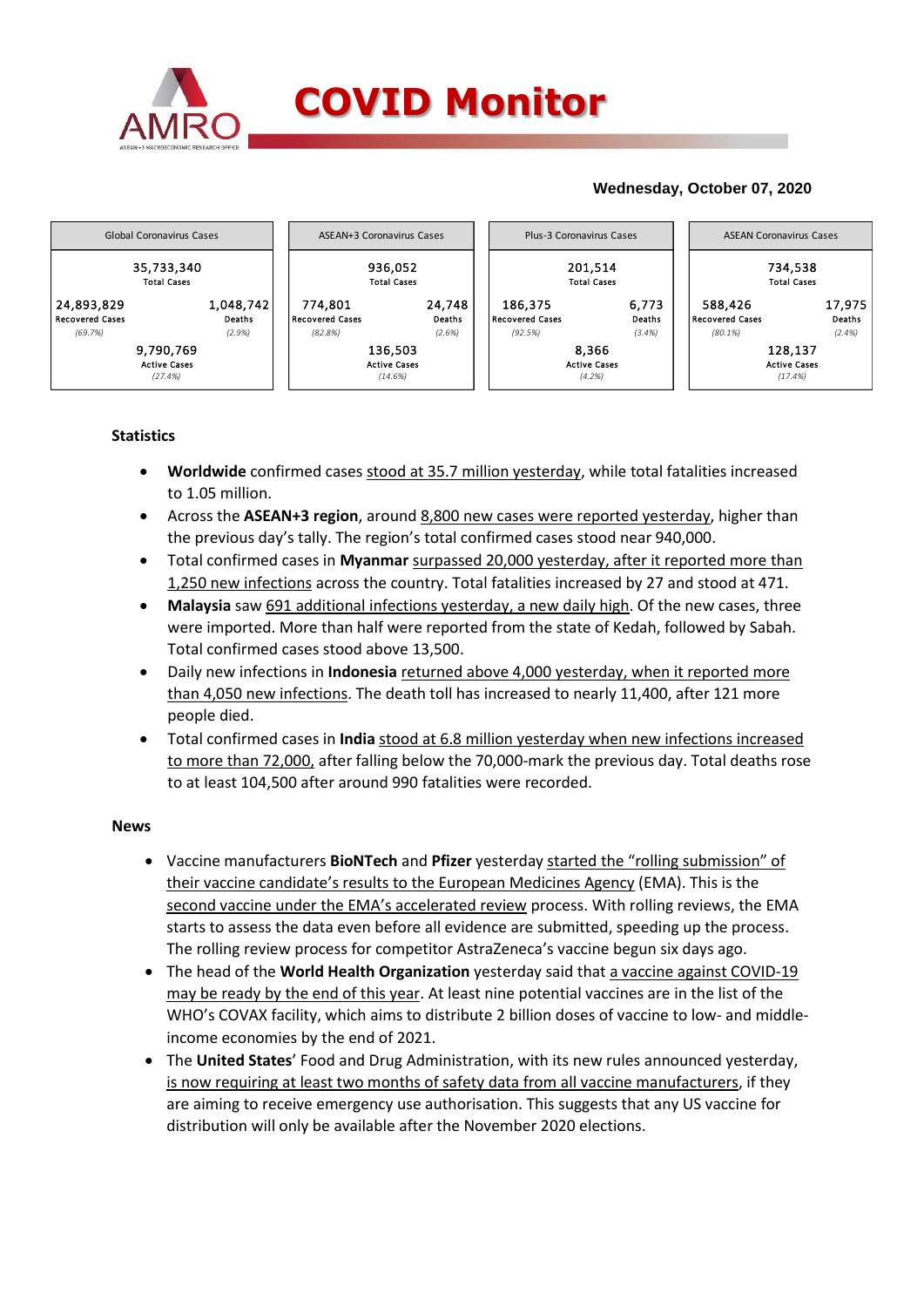

#### Overview of Confirmed COVID-19 Cases

| 35,733,340<br>257,461<br>$-67,950$<br>0.7<br>1,048,742<br>4,797<br>24,893,829<br>9,790,769<br>72.6<br>Global<br>2.9<br>69.7<br>8,739<br>1,034<br>72.5<br>ASEAN+3<br>936,052<br>0.9<br>24,748<br>187<br>2.6<br>774,801<br>82.8<br>136,503<br>201,514<br>642<br>263<br>6,773<br>92.5<br>8,366<br>85.4<br>Plus-3<br>0.3<br>10<br>3.4<br>186,375<br>771<br><b>ASEAN</b><br>734,538<br>8,097<br>2.4<br>84.0<br>1.1<br>17,975<br>177<br>588,426<br>80.1<br>128,137<br>China<br>85,489<br>$\overline{7}$<br>$-5$<br>0.0<br>210<br>99.8<br>61<br>0.0<br>4,634<br>$\mathbf 0$<br>5.4<br>80,645<br>94.3<br>8<br>$-3$<br>5,132<br>1.0<br>0.2<br>105<br>2.0<br>152<br>97.0<br>Hong Kong, China<br>672<br>$\mathbf 0$<br>4,875<br>95.0<br>4.1<br>232<br>86,540<br>688<br>513<br>1,609<br>1.9<br>78,521<br>90.7<br>6,410<br>92.6<br>0.6<br>$\overline{7}$<br>Japan<br>2.2<br>39<br>24,353<br>468<br>0.5<br>425<br>1.7<br>1,594<br>93.5<br>114<br>3<br>22,334<br>91.7<br>Korea<br>311,176<br>15.0<br>434<br>11,374<br>121<br>63,365<br>79.6<br>1,153<br>4,056<br>1.3<br>3.7<br>236,437<br>76.0<br>Indonesia<br>13,504<br>406<br>691<br>20.8<br>259<br>5.4<br>141<br>$\overline{4}$<br>$1.0$<br>10,427<br>77.2<br>2,936<br>78.3<br>Malaysia<br>$-194$<br>Philippines<br>326,833<br>2,970<br>2,071<br>18.8<br>0.6<br>5,865<br>25<br>273,313<br>83.6<br>47,655<br>85.4<br>1.8<br>1.9<br>99.7<br>57,830<br>11<br>4<br>0.0<br>27<br>$\mathbf 0$<br>0.0<br>57,612<br>99.6<br>191<br>Singapore<br>10,142<br>5<br>3,615<br>53<br>15<br>0.2<br>59<br>93.8<br>165<br>95.4<br>Thailand<br>0.4<br>0<br>1.6<br>3,391<br>324<br>0.0<br>$\pmb{0}$<br>0.0<br>$\overline{3}$<br>97.9<br>$\mathbf 0$<br>100.0<br>Brunei Darussalam<br>146<br>$\mathbf 0$<br>$\mathbf 0$<br>2.1<br>143<br>0.0<br>$-2$<br>280<br>$\mathbf 0$<br>276<br>98.6<br>98.6<br>Cambodia<br>17<br>0<br>0.0<br>0<br>0.0<br>$\overline{a}$<br>ـمە<br>$\pmb{0}$<br>23<br>0<br>0.0<br>Lao PDR<br>$\overline{\mathbf{3}}$<br>0.0<br>$\mathbf 0$<br>$\mathbf 0$<br>0.0<br>22<br>95.7<br>$\mathbf 1$<br>95.7<br>265<br>5782<br>31.2<br>20,033<br>375<br>1,252<br>23.5<br>6.7<br>471<br>27<br>2.4<br>28.9<br>13,780<br>Myanmar<br>1,098<br>11<br>$\mathbf{1}$<br>0.0<br>$\mathbf 0$<br>35<br>$\mathbf 0$<br>3.2<br>1,023<br>93.2<br>40<br>0.1<br>96.4<br>Vietnam<br>120<br>22.3<br>134,291<br>2,088<br>181.3<br>1.6<br>10,092<br>14<br>7.5<br>19,812<br>14.8<br>104,387<br>Belgium<br>11,660<br>$-23,890$<br>646,531<br>9,948<br>10,335<br>159.0<br>32,140<br>44<br>5.0<br>80,933<br>12.5<br>533,458<br>17.5<br>1.6<br>France<br>29.6<br>$-646$<br>29,814<br>90.3<br>307,127<br>2,454<br>0.8<br>9,566<br>12<br>3.1<br>267,747<br>87.2<br>3,701<br>Germany<br>330,263<br>2,677<br>44.4<br>420<br>36,030<br>28<br>70.9<br>60,134<br>81.8<br>Italy<br>5,483<br>0.8<br>10.9<br>234,099<br>9,123<br>6.5<br>29<br>29,404<br>80.5<br>150,413<br>8,704<br>9,155<br>529.8<br>6,538<br>4.3<br>4,564<br>Netherlands<br>$\sim$<br>$-11,482$<br>93.5<br>825,410<br>11,998<br>256.0<br>1.5<br>261<br>150,376<br>18.2<br>53,521<br>Spain<br>17,612<br>32,486<br>3.9<br>$-848$<br>56,632<br>700<br>81.0<br>1.3<br>2,081<br>3<br>3.7<br>47,300<br>83.5<br>7,251<br>87.2<br>Switzerland<br>6,549<br>7,922<br>14,557<br>1,954<br>2.8<br>46,791<br>76<br>8.8<br>United Kingdom<br>532,779<br>216.4<br>$\overline{\phantom{a}}$<br>$\overline{\phantom{a}}$<br>ä,<br>Brazil<br>4,969,141<br>41,906<br>198.3<br>29,960<br>819<br>391,307<br>92.1<br>23,509<br>0.9<br>147,494<br>3.0<br>4,430,340<br>89.2<br>173,756<br>2,372<br>62.7<br>$-511$<br>9,582<br>5.5<br>17,745<br>89.8<br>4,595<br>1.4<br>22<br>146,429<br>84.3<br>Canada<br>3,498<br>82.7<br>824,468<br>18,100<br>14,740<br>323.6<br>1.8<br>21,827<br>359<br>2.6<br>660,272<br>80.1<br>142,369<br>Argentina<br>794,608<br>4,828<br>38.0<br>$-23,287$<br>0.6<br>82,348<br>471<br>676,923<br>35,337<br>95.6<br>Mexico<br>6,252<br>10.4<br>85.2 | <b>Economy</b> | <b>Total</b><br>Cases | Cases per 1M<br>Population | <b>New</b><br>Cases | <b>New Cases</b><br>per 1M Pop. | <b>New Cases</b><br>$(7-day avg)^1$ | <b>ANew</b><br>Cases | ∆% New<br>Cases | <b>Total</b><br><b>Deaths</b> | <b>New</b><br><b>Deaths</b> | <b>Fatality</b><br><b>Rate (%)</b> | <b>Total</b><br>Recovered | Recovery<br>Rate (%) | <b>Active</b><br>Cases | <b>Resolved</b><br>cases $(%)2$ |
|---------------------------------------------------------------------------------------------------------------------------------------------------------------------------------------------------------------------------------------------------------------------------------------------------------------------------------------------------------------------------------------------------------------------------------------------------------------------------------------------------------------------------------------------------------------------------------------------------------------------------------------------------------------------------------------------------------------------------------------------------------------------------------------------------------------------------------------------------------------------------------------------------------------------------------------------------------------------------------------------------------------------------------------------------------------------------------------------------------------------------------------------------------------------------------------------------------------------------------------------------------------------------------------------------------------------------------------------------------------------------------------------------------------------------------------------------------------------------------------------------------------------------------------------------------------------------------------------------------------------------------------------------------------------------------------------------------------------------------------------------------------------------------------------------------------------------------------------------------------------------------------------------------------------------------------------------------------------------------------------------------------------------------------------------------------------------------------------------------------------------------------------------------------------------------------------------------------------------------------------------------------------------------------------------------------------------------------------------------------------------------------------------------------------------------------------------------------------------------------------------------------------------------------------------------------------------------------------------------------------------------------------------------------------------------------------------------------------------------------------------------------------------------------------------------------------------------------------------------------------------------------------------------------------------------------------------------------------------------------------------------------------------------------------------------------------------------------------------------------------------------------------------------------------------------------------------------------------------------------------------------------------------------------------------------------------------------------------------------------------------------------------------------------------------------------------------------------------------------------------------------------------------------------------------------------------------------------------------------------------------------------------------------------------------------------------------------------------------------------------------------------------------------------------------------------------------------------------------------------------------------------------------------------|----------------|-----------------------|----------------------------|---------------------|---------------------------------|-------------------------------------|----------------------|-----------------|-------------------------------|-----------------------------|------------------------------------|---------------------------|----------------------|------------------------|---------------------------------|
|                                                                                                                                                                                                                                                                                                                                                                                                                                                                                                                                                                                                                                                                                                                                                                                                                                                                                                                                                                                                                                                                                                                                                                                                                                                                                                                                                                                                                                                                                                                                                                                                                                                                                                                                                                                                                                                                                                                                                                                                                                                                                                                                                                                                                                                                                                                                                                                                                                                                                                                                                                                                                                                                                                                                                                                                                                                                                                                                                                                                                                                                                                                                                                                                                                                                                                                                                                                                                                                                                                                                                                                                                                                                                                                                                                                                                                                                                                               |                |                       |                            |                     |                                 |                                     |                      |                 |                               |                             |                                    |                           |                      |                        |                                 |
|                                                                                                                                                                                                                                                                                                                                                                                                                                                                                                                                                                                                                                                                                                                                                                                                                                                                                                                                                                                                                                                                                                                                                                                                                                                                                                                                                                                                                                                                                                                                                                                                                                                                                                                                                                                                                                                                                                                                                                                                                                                                                                                                                                                                                                                                                                                                                                                                                                                                                                                                                                                                                                                                                                                                                                                                                                                                                                                                                                                                                                                                                                                                                                                                                                                                                                                                                                                                                                                                                                                                                                                                                                                                                                                                                                                                                                                                                                               |                |                       |                            |                     |                                 |                                     |                      |                 |                               |                             |                                    |                           |                      |                        |                                 |
|                                                                                                                                                                                                                                                                                                                                                                                                                                                                                                                                                                                                                                                                                                                                                                                                                                                                                                                                                                                                                                                                                                                                                                                                                                                                                                                                                                                                                                                                                                                                                                                                                                                                                                                                                                                                                                                                                                                                                                                                                                                                                                                                                                                                                                                                                                                                                                                                                                                                                                                                                                                                                                                                                                                                                                                                                                                                                                                                                                                                                                                                                                                                                                                                                                                                                                                                                                                                                                                                                                                                                                                                                                                                                                                                                                                                                                                                                                               |                |                       |                            |                     |                                 |                                     |                      |                 |                               |                             |                                    |                           |                      |                        |                                 |
|                                                                                                                                                                                                                                                                                                                                                                                                                                                                                                                                                                                                                                                                                                                                                                                                                                                                                                                                                                                                                                                                                                                                                                                                                                                                                                                                                                                                                                                                                                                                                                                                                                                                                                                                                                                                                                                                                                                                                                                                                                                                                                                                                                                                                                                                                                                                                                                                                                                                                                                                                                                                                                                                                                                                                                                                                                                                                                                                                                                                                                                                                                                                                                                                                                                                                                                                                                                                                                                                                                                                                                                                                                                                                                                                                                                                                                                                                                               |                |                       |                            |                     |                                 |                                     |                      |                 |                               |                             |                                    |                           |                      |                        |                                 |
|                                                                                                                                                                                                                                                                                                                                                                                                                                                                                                                                                                                                                                                                                                                                                                                                                                                                                                                                                                                                                                                                                                                                                                                                                                                                                                                                                                                                                                                                                                                                                                                                                                                                                                                                                                                                                                                                                                                                                                                                                                                                                                                                                                                                                                                                                                                                                                                                                                                                                                                                                                                                                                                                                                                                                                                                                                                                                                                                                                                                                                                                                                                                                                                                                                                                                                                                                                                                                                                                                                                                                                                                                                                                                                                                                                                                                                                                                                               |                |                       |                            |                     |                                 |                                     |                      |                 |                               |                             |                                    |                           |                      |                        |                                 |
|                                                                                                                                                                                                                                                                                                                                                                                                                                                                                                                                                                                                                                                                                                                                                                                                                                                                                                                                                                                                                                                                                                                                                                                                                                                                                                                                                                                                                                                                                                                                                                                                                                                                                                                                                                                                                                                                                                                                                                                                                                                                                                                                                                                                                                                                                                                                                                                                                                                                                                                                                                                                                                                                                                                                                                                                                                                                                                                                                                                                                                                                                                                                                                                                                                                                                                                                                                                                                                                                                                                                                                                                                                                                                                                                                                                                                                                                                                               |                |                       |                            |                     |                                 |                                     |                      |                 |                               |                             |                                    |                           |                      |                        |                                 |
|                                                                                                                                                                                                                                                                                                                                                                                                                                                                                                                                                                                                                                                                                                                                                                                                                                                                                                                                                                                                                                                                                                                                                                                                                                                                                                                                                                                                                                                                                                                                                                                                                                                                                                                                                                                                                                                                                                                                                                                                                                                                                                                                                                                                                                                                                                                                                                                                                                                                                                                                                                                                                                                                                                                                                                                                                                                                                                                                                                                                                                                                                                                                                                                                                                                                                                                                                                                                                                                                                                                                                                                                                                                                                                                                                                                                                                                                                                               |                |                       |                            |                     |                                 |                                     |                      |                 |                               |                             |                                    |                           |                      |                        |                                 |
|                                                                                                                                                                                                                                                                                                                                                                                                                                                                                                                                                                                                                                                                                                                                                                                                                                                                                                                                                                                                                                                                                                                                                                                                                                                                                                                                                                                                                                                                                                                                                                                                                                                                                                                                                                                                                                                                                                                                                                                                                                                                                                                                                                                                                                                                                                                                                                                                                                                                                                                                                                                                                                                                                                                                                                                                                                                                                                                                                                                                                                                                                                                                                                                                                                                                                                                                                                                                                                                                                                                                                                                                                                                                                                                                                                                                                                                                                                               |                |                       |                            |                     |                                 |                                     |                      |                 |                               |                             |                                    |                           |                      |                        |                                 |
|                                                                                                                                                                                                                                                                                                                                                                                                                                                                                                                                                                                                                                                                                                                                                                                                                                                                                                                                                                                                                                                                                                                                                                                                                                                                                                                                                                                                                                                                                                                                                                                                                                                                                                                                                                                                                                                                                                                                                                                                                                                                                                                                                                                                                                                                                                                                                                                                                                                                                                                                                                                                                                                                                                                                                                                                                                                                                                                                                                                                                                                                                                                                                                                                                                                                                                                                                                                                                                                                                                                                                                                                                                                                                                                                                                                                                                                                                                               |                |                       |                            |                     |                                 |                                     |                      |                 |                               |                             |                                    |                           |                      |                        |                                 |
|                                                                                                                                                                                                                                                                                                                                                                                                                                                                                                                                                                                                                                                                                                                                                                                                                                                                                                                                                                                                                                                                                                                                                                                                                                                                                                                                                                                                                                                                                                                                                                                                                                                                                                                                                                                                                                                                                                                                                                                                                                                                                                                                                                                                                                                                                                                                                                                                                                                                                                                                                                                                                                                                                                                                                                                                                                                                                                                                                                                                                                                                                                                                                                                                                                                                                                                                                                                                                                                                                                                                                                                                                                                                                                                                                                                                                                                                                                               |                |                       |                            |                     |                                 |                                     |                      |                 |                               |                             |                                    |                           |                      |                        |                                 |
|                                                                                                                                                                                                                                                                                                                                                                                                                                                                                                                                                                                                                                                                                                                                                                                                                                                                                                                                                                                                                                                                                                                                                                                                                                                                                                                                                                                                                                                                                                                                                                                                                                                                                                                                                                                                                                                                                                                                                                                                                                                                                                                                                                                                                                                                                                                                                                                                                                                                                                                                                                                                                                                                                                                                                                                                                                                                                                                                                                                                                                                                                                                                                                                                                                                                                                                                                                                                                                                                                                                                                                                                                                                                                                                                                                                                                                                                                                               |                |                       |                            |                     |                                 |                                     |                      |                 |                               |                             |                                    |                           |                      |                        |                                 |
|                                                                                                                                                                                                                                                                                                                                                                                                                                                                                                                                                                                                                                                                                                                                                                                                                                                                                                                                                                                                                                                                                                                                                                                                                                                                                                                                                                                                                                                                                                                                                                                                                                                                                                                                                                                                                                                                                                                                                                                                                                                                                                                                                                                                                                                                                                                                                                                                                                                                                                                                                                                                                                                                                                                                                                                                                                                                                                                                                                                                                                                                                                                                                                                                                                                                                                                                                                                                                                                                                                                                                                                                                                                                                                                                                                                                                                                                                                               |                |                       |                            |                     |                                 |                                     |                      |                 |                               |                             |                                    |                           |                      |                        |                                 |
|                                                                                                                                                                                                                                                                                                                                                                                                                                                                                                                                                                                                                                                                                                                                                                                                                                                                                                                                                                                                                                                                                                                                                                                                                                                                                                                                                                                                                                                                                                                                                                                                                                                                                                                                                                                                                                                                                                                                                                                                                                                                                                                                                                                                                                                                                                                                                                                                                                                                                                                                                                                                                                                                                                                                                                                                                                                                                                                                                                                                                                                                                                                                                                                                                                                                                                                                                                                                                                                                                                                                                                                                                                                                                                                                                                                                                                                                                                               |                |                       |                            |                     |                                 |                                     |                      |                 |                               |                             |                                    |                           |                      |                        |                                 |
|                                                                                                                                                                                                                                                                                                                                                                                                                                                                                                                                                                                                                                                                                                                                                                                                                                                                                                                                                                                                                                                                                                                                                                                                                                                                                                                                                                                                                                                                                                                                                                                                                                                                                                                                                                                                                                                                                                                                                                                                                                                                                                                                                                                                                                                                                                                                                                                                                                                                                                                                                                                                                                                                                                                                                                                                                                                                                                                                                                                                                                                                                                                                                                                                                                                                                                                                                                                                                                                                                                                                                                                                                                                                                                                                                                                                                                                                                                               |                |                       |                            |                     |                                 |                                     |                      |                 |                               |                             |                                    |                           |                      |                        |                                 |
|                                                                                                                                                                                                                                                                                                                                                                                                                                                                                                                                                                                                                                                                                                                                                                                                                                                                                                                                                                                                                                                                                                                                                                                                                                                                                                                                                                                                                                                                                                                                                                                                                                                                                                                                                                                                                                                                                                                                                                                                                                                                                                                                                                                                                                                                                                                                                                                                                                                                                                                                                                                                                                                                                                                                                                                                                                                                                                                                                                                                                                                                                                                                                                                                                                                                                                                                                                                                                                                                                                                                                                                                                                                                                                                                                                                                                                                                                                               |                |                       |                            |                     |                                 |                                     |                      |                 |                               |                             |                                    |                           |                      |                        |                                 |
|                                                                                                                                                                                                                                                                                                                                                                                                                                                                                                                                                                                                                                                                                                                                                                                                                                                                                                                                                                                                                                                                                                                                                                                                                                                                                                                                                                                                                                                                                                                                                                                                                                                                                                                                                                                                                                                                                                                                                                                                                                                                                                                                                                                                                                                                                                                                                                                                                                                                                                                                                                                                                                                                                                                                                                                                                                                                                                                                                                                                                                                                                                                                                                                                                                                                                                                                                                                                                                                                                                                                                                                                                                                                                                                                                                                                                                                                                                               |                |                       |                            |                     |                                 |                                     |                      |                 |                               |                             |                                    |                           |                      |                        |                                 |
|                                                                                                                                                                                                                                                                                                                                                                                                                                                                                                                                                                                                                                                                                                                                                                                                                                                                                                                                                                                                                                                                                                                                                                                                                                                                                                                                                                                                                                                                                                                                                                                                                                                                                                                                                                                                                                                                                                                                                                                                                                                                                                                                                                                                                                                                                                                                                                                                                                                                                                                                                                                                                                                                                                                                                                                                                                                                                                                                                                                                                                                                                                                                                                                                                                                                                                                                                                                                                                                                                                                                                                                                                                                                                                                                                                                                                                                                                                               |                |                       |                            |                     |                                 |                                     |                      |                 |                               |                             |                                    |                           |                      |                        |                                 |
|                                                                                                                                                                                                                                                                                                                                                                                                                                                                                                                                                                                                                                                                                                                                                                                                                                                                                                                                                                                                                                                                                                                                                                                                                                                                                                                                                                                                                                                                                                                                                                                                                                                                                                                                                                                                                                                                                                                                                                                                                                                                                                                                                                                                                                                                                                                                                                                                                                                                                                                                                                                                                                                                                                                                                                                                                                                                                                                                                                                                                                                                                                                                                                                                                                                                                                                                                                                                                                                                                                                                                                                                                                                                                                                                                                                                                                                                                                               |                |                       |                            |                     |                                 |                                     |                      |                 |                               |                             |                                    |                           |                      |                        |                                 |
|                                                                                                                                                                                                                                                                                                                                                                                                                                                                                                                                                                                                                                                                                                                                                                                                                                                                                                                                                                                                                                                                                                                                                                                                                                                                                                                                                                                                                                                                                                                                                                                                                                                                                                                                                                                                                                                                                                                                                                                                                                                                                                                                                                                                                                                                                                                                                                                                                                                                                                                                                                                                                                                                                                                                                                                                                                                                                                                                                                                                                                                                                                                                                                                                                                                                                                                                                                                                                                                                                                                                                                                                                                                                                                                                                                                                                                                                                                               |                |                       |                            |                     |                                 |                                     |                      |                 |                               |                             |                                    |                           |                      |                        |                                 |
|                                                                                                                                                                                                                                                                                                                                                                                                                                                                                                                                                                                                                                                                                                                                                                                                                                                                                                                                                                                                                                                                                                                                                                                                                                                                                                                                                                                                                                                                                                                                                                                                                                                                                                                                                                                                                                                                                                                                                                                                                                                                                                                                                                                                                                                                                                                                                                                                                                                                                                                                                                                                                                                                                                                                                                                                                                                                                                                                                                                                                                                                                                                                                                                                                                                                                                                                                                                                                                                                                                                                                                                                                                                                                                                                                                                                                                                                                                               |                |                       |                            |                     |                                 |                                     |                      |                 |                               |                             |                                    |                           |                      |                        |                                 |
|                                                                                                                                                                                                                                                                                                                                                                                                                                                                                                                                                                                                                                                                                                                                                                                                                                                                                                                                                                                                                                                                                                                                                                                                                                                                                                                                                                                                                                                                                                                                                                                                                                                                                                                                                                                                                                                                                                                                                                                                                                                                                                                                                                                                                                                                                                                                                                                                                                                                                                                                                                                                                                                                                                                                                                                                                                                                                                                                                                                                                                                                                                                                                                                                                                                                                                                                                                                                                                                                                                                                                                                                                                                                                                                                                                                                                                                                                                               |                |                       |                            |                     |                                 |                                     |                      |                 |                               |                             |                                    |                           |                      |                        |                                 |
|                                                                                                                                                                                                                                                                                                                                                                                                                                                                                                                                                                                                                                                                                                                                                                                                                                                                                                                                                                                                                                                                                                                                                                                                                                                                                                                                                                                                                                                                                                                                                                                                                                                                                                                                                                                                                                                                                                                                                                                                                                                                                                                                                                                                                                                                                                                                                                                                                                                                                                                                                                                                                                                                                                                                                                                                                                                                                                                                                                                                                                                                                                                                                                                                                                                                                                                                                                                                                                                                                                                                                                                                                                                                                                                                                                                                                                                                                                               |                |                       |                            |                     |                                 |                                     |                      |                 |                               |                             |                                    |                           |                      |                        |                                 |
|                                                                                                                                                                                                                                                                                                                                                                                                                                                                                                                                                                                                                                                                                                                                                                                                                                                                                                                                                                                                                                                                                                                                                                                                                                                                                                                                                                                                                                                                                                                                                                                                                                                                                                                                                                                                                                                                                                                                                                                                                                                                                                                                                                                                                                                                                                                                                                                                                                                                                                                                                                                                                                                                                                                                                                                                                                                                                                                                                                                                                                                                                                                                                                                                                                                                                                                                                                                                                                                                                                                                                                                                                                                                                                                                                                                                                                                                                                               |                |                       |                            |                     |                                 |                                     |                      |                 |                               |                             |                                    |                           |                      |                        |                                 |
|                                                                                                                                                                                                                                                                                                                                                                                                                                                                                                                                                                                                                                                                                                                                                                                                                                                                                                                                                                                                                                                                                                                                                                                                                                                                                                                                                                                                                                                                                                                                                                                                                                                                                                                                                                                                                                                                                                                                                                                                                                                                                                                                                                                                                                                                                                                                                                                                                                                                                                                                                                                                                                                                                                                                                                                                                                                                                                                                                                                                                                                                                                                                                                                                                                                                                                                                                                                                                                                                                                                                                                                                                                                                                                                                                                                                                                                                                                               |                |                       |                            |                     |                                 |                                     |                      |                 |                               |                             |                                    |                           |                      |                        |                                 |
|                                                                                                                                                                                                                                                                                                                                                                                                                                                                                                                                                                                                                                                                                                                                                                                                                                                                                                                                                                                                                                                                                                                                                                                                                                                                                                                                                                                                                                                                                                                                                                                                                                                                                                                                                                                                                                                                                                                                                                                                                                                                                                                                                                                                                                                                                                                                                                                                                                                                                                                                                                                                                                                                                                                                                                                                                                                                                                                                                                                                                                                                                                                                                                                                                                                                                                                                                                                                                                                                                                                                                                                                                                                                                                                                                                                                                                                                                                               |                |                       |                            |                     |                                 |                                     |                      |                 |                               |                             |                                    |                           |                      |                        |                                 |
|                                                                                                                                                                                                                                                                                                                                                                                                                                                                                                                                                                                                                                                                                                                                                                                                                                                                                                                                                                                                                                                                                                                                                                                                                                                                                                                                                                                                                                                                                                                                                                                                                                                                                                                                                                                                                                                                                                                                                                                                                                                                                                                                                                                                                                                                                                                                                                                                                                                                                                                                                                                                                                                                                                                                                                                                                                                                                                                                                                                                                                                                                                                                                                                                                                                                                                                                                                                                                                                                                                                                                                                                                                                                                                                                                                                                                                                                                                               |                |                       |                            |                     |                                 |                                     |                      |                 |                               |                             |                                    |                           |                      |                        |                                 |
|                                                                                                                                                                                                                                                                                                                                                                                                                                                                                                                                                                                                                                                                                                                                                                                                                                                                                                                                                                                                                                                                                                                                                                                                                                                                                                                                                                                                                                                                                                                                                                                                                                                                                                                                                                                                                                                                                                                                                                                                                                                                                                                                                                                                                                                                                                                                                                                                                                                                                                                                                                                                                                                                                                                                                                                                                                                                                                                                                                                                                                                                                                                                                                                                                                                                                                                                                                                                                                                                                                                                                                                                                                                                                                                                                                                                                                                                                                               |                |                       |                            |                     |                                 |                                     |                      |                 |                               |                             |                                    |                           |                      |                        |                                 |
|                                                                                                                                                                                                                                                                                                                                                                                                                                                                                                                                                                                                                                                                                                                                                                                                                                                                                                                                                                                                                                                                                                                                                                                                                                                                                                                                                                                                                                                                                                                                                                                                                                                                                                                                                                                                                                                                                                                                                                                                                                                                                                                                                                                                                                                                                                                                                                                                                                                                                                                                                                                                                                                                                                                                                                                                                                                                                                                                                                                                                                                                                                                                                                                                                                                                                                                                                                                                                                                                                                                                                                                                                                                                                                                                                                                                                                                                                                               |                |                       |                            |                     |                                 |                                     |                      |                 |                               |                             |                                    |                           |                      |                        |                                 |
|                                                                                                                                                                                                                                                                                                                                                                                                                                                                                                                                                                                                                                                                                                                                                                                                                                                                                                                                                                                                                                                                                                                                                                                                                                                                                                                                                                                                                                                                                                                                                                                                                                                                                                                                                                                                                                                                                                                                                                                                                                                                                                                                                                                                                                                                                                                                                                                                                                                                                                                                                                                                                                                                                                                                                                                                                                                                                                                                                                                                                                                                                                                                                                                                                                                                                                                                                                                                                                                                                                                                                                                                                                                                                                                                                                                                                                                                                                               |                |                       |                            |                     |                                 |                                     |                      |                 |                               |                             |                                    |                           |                      |                        |                                 |
|                                                                                                                                                                                                                                                                                                                                                                                                                                                                                                                                                                                                                                                                                                                                                                                                                                                                                                                                                                                                                                                                                                                                                                                                                                                                                                                                                                                                                                                                                                                                                                                                                                                                                                                                                                                                                                                                                                                                                                                                                                                                                                                                                                                                                                                                                                                                                                                                                                                                                                                                                                                                                                                                                                                                                                                                                                                                                                                                                                                                                                                                                                                                                                                                                                                                                                                                                                                                                                                                                                                                                                                                                                                                                                                                                                                                                                                                                                               |                |                       |                            |                     |                                 |                                     |                      |                 |                               |                             |                                    |                           |                      |                        |                                 |
|                                                                                                                                                                                                                                                                                                                                                                                                                                                                                                                                                                                                                                                                                                                                                                                                                                                                                                                                                                                                                                                                                                                                                                                                                                                                                                                                                                                                                                                                                                                                                                                                                                                                                                                                                                                                                                                                                                                                                                                                                                                                                                                                                                                                                                                                                                                                                                                                                                                                                                                                                                                                                                                                                                                                                                                                                                                                                                                                                                                                                                                                                                                                                                                                                                                                                                                                                                                                                                                                                                                                                                                                                                                                                                                                                                                                                                                                                                               |                |                       |                            |                     |                                 |                                     |                      |                 |                               |                             |                                    |                           |                      |                        |                                 |
|                                                                                                                                                                                                                                                                                                                                                                                                                                                                                                                                                                                                                                                                                                                                                                                                                                                                                                                                                                                                                                                                                                                                                                                                                                                                                                                                                                                                                                                                                                                                                                                                                                                                                                                                                                                                                                                                                                                                                                                                                                                                                                                                                                                                                                                                                                                                                                                                                                                                                                                                                                                                                                                                                                                                                                                                                                                                                                                                                                                                                                                                                                                                                                                                                                                                                                                                                                                                                                                                                                                                                                                                                                                                                                                                                                                                                                                                                                               |                |                       |                            |                     |                                 |                                     |                      |                 |                               |                             |                                    |                           |                      |                        |                                 |
|                                                                                                                                                                                                                                                                                                                                                                                                                                                                                                                                                                                                                                                                                                                                                                                                                                                                                                                                                                                                                                                                                                                                                                                                                                                                                                                                                                                                                                                                                                                                                                                                                                                                                                                                                                                                                                                                                                                                                                                                                                                                                                                                                                                                                                                                                                                                                                                                                                                                                                                                                                                                                                                                                                                                                                                                                                                                                                                                                                                                                                                                                                                                                                                                                                                                                                                                                                                                                                                                                                                                                                                                                                                                                                                                                                                                                                                                                                               |                |                       |                            |                     |                                 |                                     |                      |                 |                               |                             |                                    |                           |                      |                        |                                 |
|                                                                                                                                                                                                                                                                                                                                                                                                                                                                                                                                                                                                                                                                                                                                                                                                                                                                                                                                                                                                                                                                                                                                                                                                                                                                                                                                                                                                                                                                                                                                                                                                                                                                                                                                                                                                                                                                                                                                                                                                                                                                                                                                                                                                                                                                                                                                                                                                                                                                                                                                                                                                                                                                                                                                                                                                                                                                                                                                                                                                                                                                                                                                                                                                                                                                                                                                                                                                                                                                                                                                                                                                                                                                                                                                                                                                                                                                                                               |                |                       |                            |                     |                                 |                                     |                      |                 |                               |                             |                                    |                           |                      |                        |                                 |
| 829,999<br>55.8<br>$-4,775$<br>0.2<br>32,834<br>92<br>84,277<br>89.8<br>25,286<br>1,830<br>4.0<br>712,888<br>85.9<br>Peru                                                                                                                                                                                                                                                                                                                                                                                                                                                                                                                                                                                                                                                                                                                                                                                                                                                                                                                                                                                                                                                                                                                                                                                                                                                                                                                                                                                                                                                                                                                                                                                                                                                                                                                                                                                                                                                                                                                                                                                                                                                                                                                                                                                                                                                                                                                                                                                                                                                                                                                                                                                                                                                                                                                                                                                                                                                                                                                                                                                                                                                                                                                                                                                                                                                                                                                                                                                                                                                                                                                                                                                                                                                                                                                                                                                     |                |                       |                            |                     |                                 |                                     |                      |                 |                               |                             |                                    |                           |                      |                        |                                 |
| <b>United States</b><br>7,445,013<br>22,489<br>43,066<br>130.1<br>7,398<br>0.6<br>210,113<br>703<br>2,952,390<br>4,282,510<br>42.5<br>2.8<br>39.7                                                                                                                                                                                                                                                                                                                                                                                                                                                                                                                                                                                                                                                                                                                                                                                                                                                                                                                                                                                                                                                                                                                                                                                                                                                                                                                                                                                                                                                                                                                                                                                                                                                                                                                                                                                                                                                                                                                                                                                                                                                                                                                                                                                                                                                                                                                                                                                                                                                                                                                                                                                                                                                                                                                                                                                                                                                                                                                                                                                                                                                                                                                                                                                                                                                                                                                                                                                                                                                                                                                                                                                                                                                                                                                                                             |                |                       |                            |                     |                                 |                                     |                      |                 |                               |                             |                                    |                           |                      |                        |                                 |
|                                                                                                                                                                                                                                                                                                                                                                                                                                                                                                                                                                                                                                                                                                                                                                                                                                                                                                                                                                                                                                                                                                                                                                                                                                                                                                                                                                                                                                                                                                                                                                                                                                                                                                                                                                                                                                                                                                                                                                                                                                                                                                                                                                                                                                                                                                                                                                                                                                                                                                                                                                                                                                                                                                                                                                                                                                                                                                                                                                                                                                                                                                                                                                                                                                                                                                                                                                                                                                                                                                                                                                                                                                                                                                                                                                                                                                                                                                               |                |                       |                            |                     |                                 |                                     |                      |                 |                               |                             |                                    |                           |                      |                        |                                 |
| 8<br>0.3<br>$-17$<br>0.0<br>$\overline{2}$<br>95.0<br>Australia<br>27,181<br>1,046<br>897<br>3.3<br>24,915<br>91.7<br>1,369                                                                                                                                                                                                                                                                                                                                                                                                                                                                                                                                                                                                                                                                                                                                                                                                                                                                                                                                                                                                                                                                                                                                                                                                                                                                                                                                                                                                                                                                                                                                                                                                                                                                                                                                                                                                                                                                                                                                                                                                                                                                                                                                                                                                                                                                                                                                                                                                                                                                                                                                                                                                                                                                                                                                                                                                                                                                                                                                                                                                                                                                                                                                                                                                                                                                                                                                                                                                                                                                                                                                                                                                                                                                                                                                                                                   |                |                       |                            |                     |                                 |                                     |                      |                 |                               |                             |                                    |                           |                      |                        |                                 |
| 6,757,131<br>72,049<br>52.6<br>10,782<br>986<br>1.5<br>990,086<br>India<br>4,934<br>1.1<br>104,555<br>5,662,490<br>83.8<br>85.3                                                                                                                                                                                                                                                                                                                                                                                                                                                                                                                                                                                                                                                                                                                                                                                                                                                                                                                                                                                                                                                                                                                                                                                                                                                                                                                                                                                                                                                                                                                                                                                                                                                                                                                                                                                                                                                                                                                                                                                                                                                                                                                                                                                                                                                                                                                                                                                                                                                                                                                                                                                                                                                                                                                                                                                                                                                                                                                                                                                                                                                                                                                                                                                                                                                                                                                                                                                                                                                                                                                                                                                                                                                                                                                                                                               |                |                       |                            |                     |                                 |                                     |                      |                 |                               |                             |                                    |                           |                      |                        |                                 |
| 49.3<br>479,825<br>249<br>0.9<br>5.7<br>57,606<br>88.0<br>5,702<br>4,151<br>27,419<br>227<br>394,800<br>82.3<br>Iran                                                                                                                                                                                                                                                                                                                                                                                                                                                                                                                                                                                                                                                                                                                                                                                                                                                                                                                                                                                                                                                                                                                                                                                                                                                                                                                                                                                                                                                                                                                                                                                                                                                                                                                                                                                                                                                                                                                                                                                                                                                                                                                                                                                                                                                                                                                                                                                                                                                                                                                                                                                                                                                                                                                                                                                                                                                                                                                                                                                                                                                                                                                                                                                                                                                                                                                                                                                                                                                                                                                                                                                                                                                                                                                                                                                          |                |                       |                            |                     |                                 |                                     |                      |                 |                               |                             |                                    |                           |                      |                        |                                 |
| 78.3<br>724<br>224,951<br>1,231,277<br>8,398<br>11,481<br>0.9<br>21,559<br>184<br>1.8<br>984,767<br>80.0<br>81.7<br>Russia                                                                                                                                                                                                                                                                                                                                                                                                                                                                                                                                                                                                                                                                                                                                                                                                                                                                                                                                                                                                                                                                                                                                                                                                                                                                                                                                                                                                                                                                                                                                                                                                                                                                                                                                                                                                                                                                                                                                                                                                                                                                                                                                                                                                                                                                                                                                                                                                                                                                                                                                                                                                                                                                                                                                                                                                                                                                                                                                                                                                                                                                                                                                                                                                                                                                                                                                                                                                                                                                                                                                                                                                                                                                                                                                                                                    |                |                       |                            |                     |                                 |                                     |                      |                 |                               |                             |                                    |                           |                      |                        |                                 |
| 477<br>13.7<br>98<br>9,708<br>97.1<br>Saudi Arabia<br>337,243<br>9,701<br>0.1<br>4,923<br>25<br>1.5<br>322,612<br>95.7                                                                                                                                                                                                                                                                                                                                                                                                                                                                                                                                                                                                                                                                                                                                                                                                                                                                                                                                                                                                                                                                                                                                                                                                                                                                                                                                                                                                                                                                                                                                                                                                                                                                                                                                                                                                                                                                                                                                                                                                                                                                                                                                                                                                                                                                                                                                                                                                                                                                                                                                                                                                                                                                                                                                                                                                                                                                                                                                                                                                                                                                                                                                                                                                                                                                                                                                                                                                                                                                                                                                                                                                                                                                                                                                                                                        |                |                       |                            |                     |                                 |                                     |                      |                 |                               |                             |                                    |                           |                      |                        |                                 |
| South Africa<br>1,027<br>17.2<br>101<br>0.2<br>87<br>2.5<br>90.3<br>49,282<br>92.8<br>683,242<br>11,441<br>17,103<br>616,857                                                                                                                                                                                                                                                                                                                                                                                                                                                                                                                                                                                                                                                                                                                                                                                                                                                                                                                                                                                                                                                                                                                                                                                                                                                                                                                                                                                                                                                                                                                                                                                                                                                                                                                                                                                                                                                                                                                                                                                                                                                                                                                                                                                                                                                                                                                                                                                                                                                                                                                                                                                                                                                                                                                                                                                                                                                                                                                                                                                                                                                                                                                                                                                                                                                                                                                                                                                                                                                                                                                                                                                                                                                                                                                                                                                  |                |                       |                            |                     |                                 |                                     |                      |                 |                               |                             |                                    |                           |                      |                        |                                 |

Source: Haver Analytics, sourced from John Hopkins University; AMRO staff calculations.<br>Notes: New cases since previous day. Δ% refers to percentage change since previous day. Fatality rate measured as deaths per confirmed

1/ Since January 31, 2020. 2/ Resolved cases (i.e. non-active cases) to total cases; serves as a proxy for the stage of the cycle.

Data as of 6/10/2020